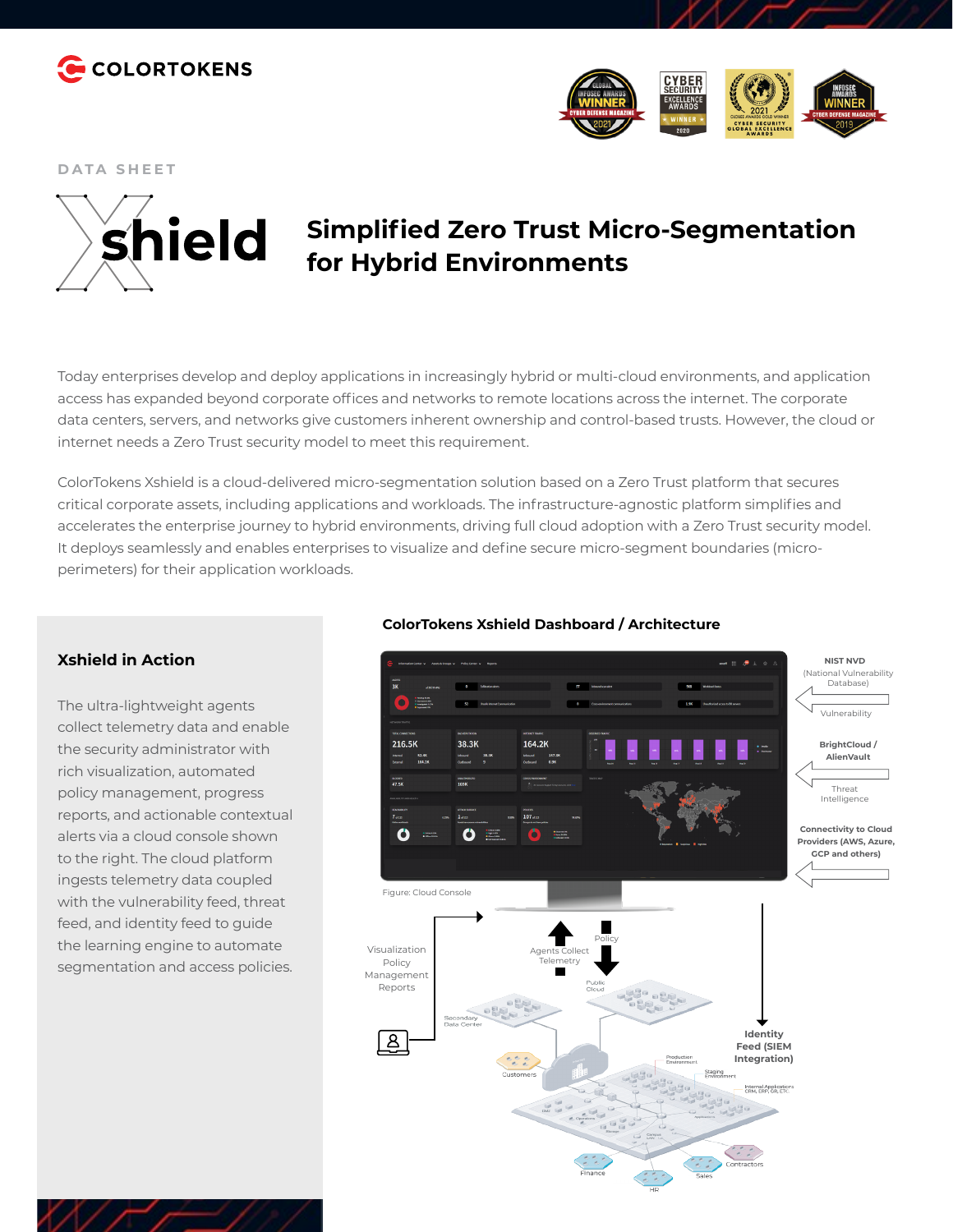# **Xshield Features & Benefits**

| <b>Features / Capabilities</b> | <b>Benefits</b>                                                                                                                                                                                                                                                                                                                                                                                                                                                                                                                                                                                                                   |
|--------------------------------|-----------------------------------------------------------------------------------------------------------------------------------------------------------------------------------------------------------------------------------------------------------------------------------------------------------------------------------------------------------------------------------------------------------------------------------------------------------------------------------------------------------------------------------------------------------------------------------------------------------------------------------|
| <b>Skyview Visualizer</b>      | Rich, contextual visibility into network flow from largest trend to workload service.<br>Instantly correlate threat visibility to see the full chain of threats from risk and<br>$\bullet$<br>malicious flows to processes, vulnerabilities, and even users.<br>Simulate each security change to minimize disruption to your business.<br>$\bullet$<br>Perform powerful searches using multiple dimensions like tags, addresses, names,<br>$\bullet$<br>and asset types.                                                                                                                                                          |
| Al Segmentation Engine         | Effortlessly segment and save time using the Xshield deep learning engine, which<br>$\bullet$<br>learns and recommends tags and Zero Trust segments across your hybrid cloud<br>environments.<br>Reduce the attack surface, minimize business risk, and prevent lateral movement of<br>$\bullet$<br>threats.<br>Flexible grouping provides the freedom to create segments using different system<br>$\bullet$<br>and cloud attributes with custom tags to suit business needs.                                                                                                                                                    |
| <b>ML Policy Engine</b>        | Automate and optimize policy recommendations based on software identity, user<br>٠<br>identity, application awareness, historical network, threat, and vulnerability data.<br>Progressively create policies to secure applications externally and internally that<br>$\bullet$<br>extend to protect against intra-application threats and user access.<br>Understand the policy impact prior to enforcement to minimize any disruption.<br>$\bullet$                                                                                                                                                                              |
| <b>Dynamic Policy Graph</b>    | Translate and apply natural language policies automatically to workload-specific<br>$\bullet$<br>policies across your environments (physical servers, virtual machines, cloud, and<br>containers) and operating systems (Windows, Linux, Solaris, Mac).<br>Recognize any changes in IP address, auto scaling and removal of workloads,<br>٠<br>implement policy updates to cover any blind spots, and quarantine the workloads in<br>case of any compromise.<br>Freedom to selectively enforce policies at your own pace for inbound and outbound<br>$\bullet$<br>traffic, with domain-based policies instead of just IP address. |
| <b>Native Integrations</b>     | Faster security operations by responding to operational issues and security incidents<br>$\bullet$<br>through integration of Xshield API with SIEM console<br>Zero touch rollout via integration with existing IT automation tools like Ansible, GPO<br>$\bullet$<br>and rollout of Xshield agents across your infrastructure without manual intervention<br>Extend identity-based segmentation to users by integrating with your identity<br>٠<br>provider.                                                                                                                                                                      |
| <b>Flow Compliance Auditor</b> | Accelerate compliance by simplifying audits and reporting on your environment for<br>compliance needs such as PCI.<br>Receive notifications instantly for any unauthorized changes to the environment.<br>٠<br>Streamline Xshield administrative workflows using RBAC.                                                                                                                                                                                                                                                                                                                                                            |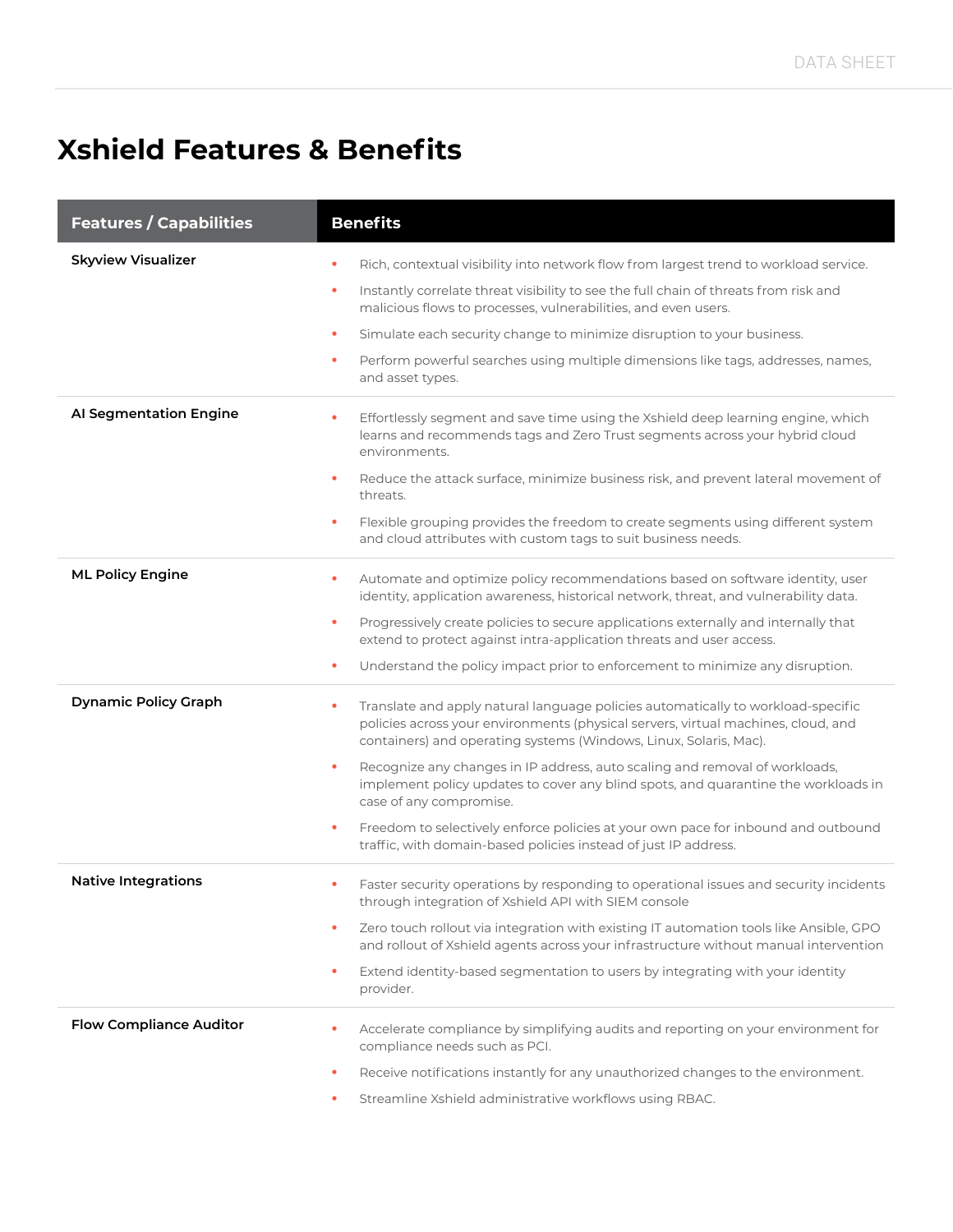## **Key Use Cases**

## **Zero Trust Security for Crown Jewels**

### **Challenges ColorTokens Solution**

Enterprises migrating to the cloud have valuable data and assets distributed across hybrid, on-premises, and cloud environments. These assets could reside on a bare-metal server, an end-user computer, or a cloud-hosted virtual machine, container, or instance. Enterprises need an infrastructure-agnostic, easy-todeploy, cost-effective solution that prevents lateral movement, minimizes compliance violations, delivers broad and deep visibility, and contains breaches.

Built to protect crown jewels in hybrid networks, ColorTokens Xshield delivers precisely that. Xshield is a cloud-delivered, network-agnostic Zero Trust solution that is simple to implement whether on-premises or in the cloud. It provides comprehensive visibility into network traffic and deployed assets, while preventing unauthorized east-west lateral movement. Xshield delivers 360-degree visibility into network flows, finding vulnerabilities and dependencies between applications, servers, and databases. It creates secure zones (micro-perimeters) around critical applications and assets with least-privilege policies, enabling Zero Trust micro-segmentation to be implemented with just a few clicks.



Enterprise internal networks are usually flat and often span multi-vendor environments, causing security and compliance concerns because sensitive corporate servers, development systems, and production environments are at risk of being breached and causing business disruption. Segmenting and isolating sensitive assets and environments can improve security posture, contain breaches, and ensure compliance. VLANs and traditional network segmentation techniques are static, hardware-based, and costly to implement in modern networks that are dynamic and distributed. Businesses need agile security combined with simplicity and flexibility when segmenting their distributed systems and environments across different networks.

### **Challenges ColorTokens Solution**

ColorTokens Xshield creates flexible, dynamic Zero Trust secure zones around protected systems, servers, and environments with just a few clicks. The security boundary moves with the environment, maintaining separation, reducing the attack surface, and preventing unauthorized or malicious access. It allows customers to isolate and protect their critical systems in development, staging, and production without impacting the underlying infrastructure.